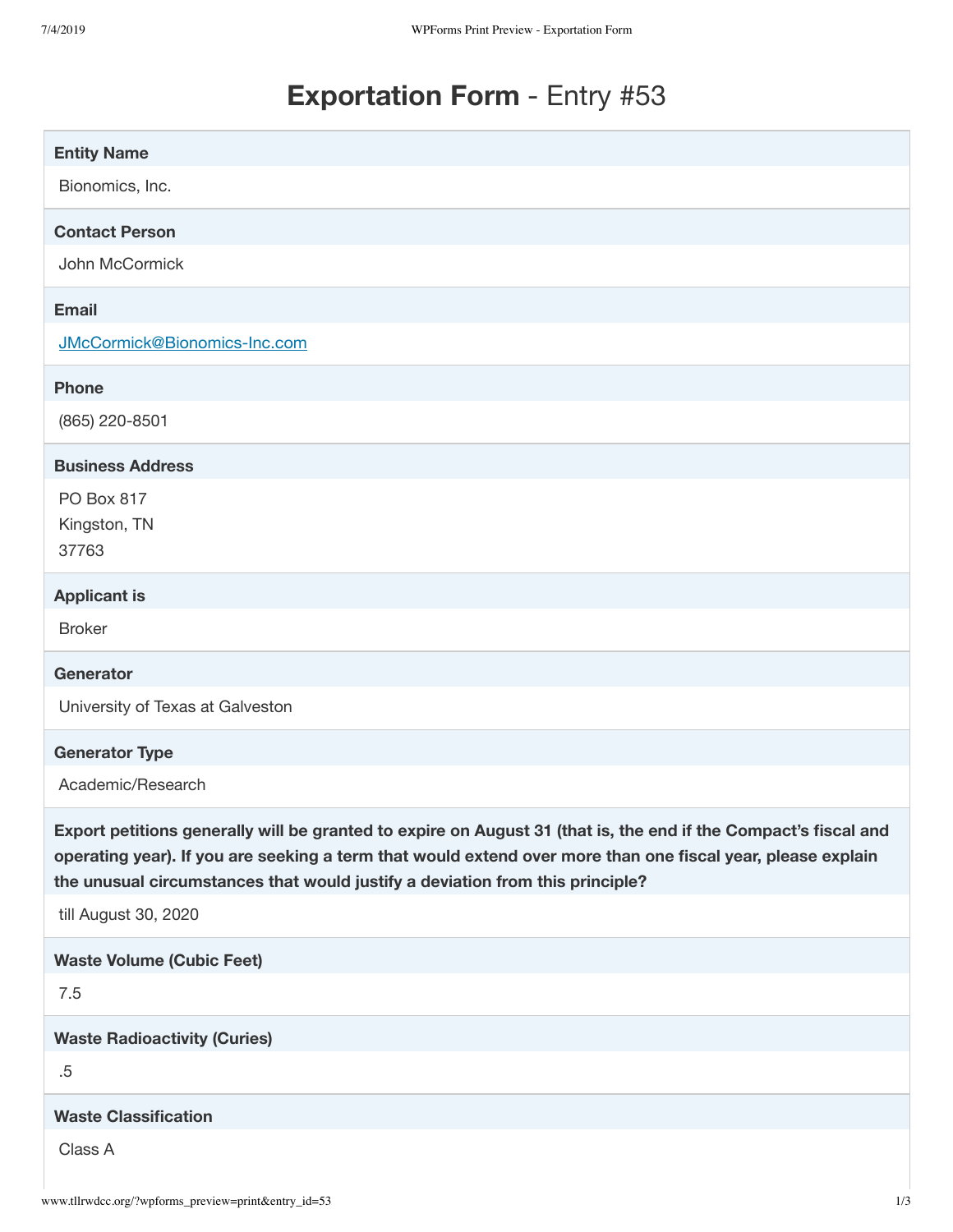## **Name and Location of Proposed Treatment and /or Disposal Facility**

Energy Solutions Bear Creek Incineration

#### **Approximate Date of Proposed Exportation (if known)**

October 2019

## **Waste Description**

Biological Waste

#### **Justification for Exportation**

The recommended and best available treatment and disposal for Biological waste is incineration

**Does Applicant have any unresolved violation(s), complaint(s), unpaid fee(s), or past due report(s) with the Texas Low-Level Radioactive Waste Disposal Compact Committee?**

No.

**Does Applicant have any unresolved violation(s), complaint(s), unpaid fee(s), or past due reports associated with radioactive waste receipt, storage, handling, management, processing, or transportation pending with any other regulatory agency with jurisdiction to regulate radioactive material including, without limitation, the Texas Commission on Environmental Quality (TCEQ)?**

No.

## **Applicant hereby certifies\* the following:**

The information provided herein is complete, accurate, and correct.

The low-level radioactive waste for which this Export Petition is submitted will be packaged and shipped in accordance with applicable state and federal regulations and is acceptable for disposal at the proposed disposal facility.

#### If a Broker is submitting this petition on behalf of the Petitioner, the Broker hereby certifies\* the following

The Broker submitting this Export Petition is authorized by the Petitioner to act on behalf of the Petitioner related to this Permit for Exportation of InCompact waste. A copy of written documentation containing such authorization is attached to this Export Petition.

| <b>Name</b>    |
|----------------|
| John McCormick |
| <b>Title</b>   |
| <b>VP</b>      |
| <b>Date</b>    |
| 07/03/2019     |
| ID             |